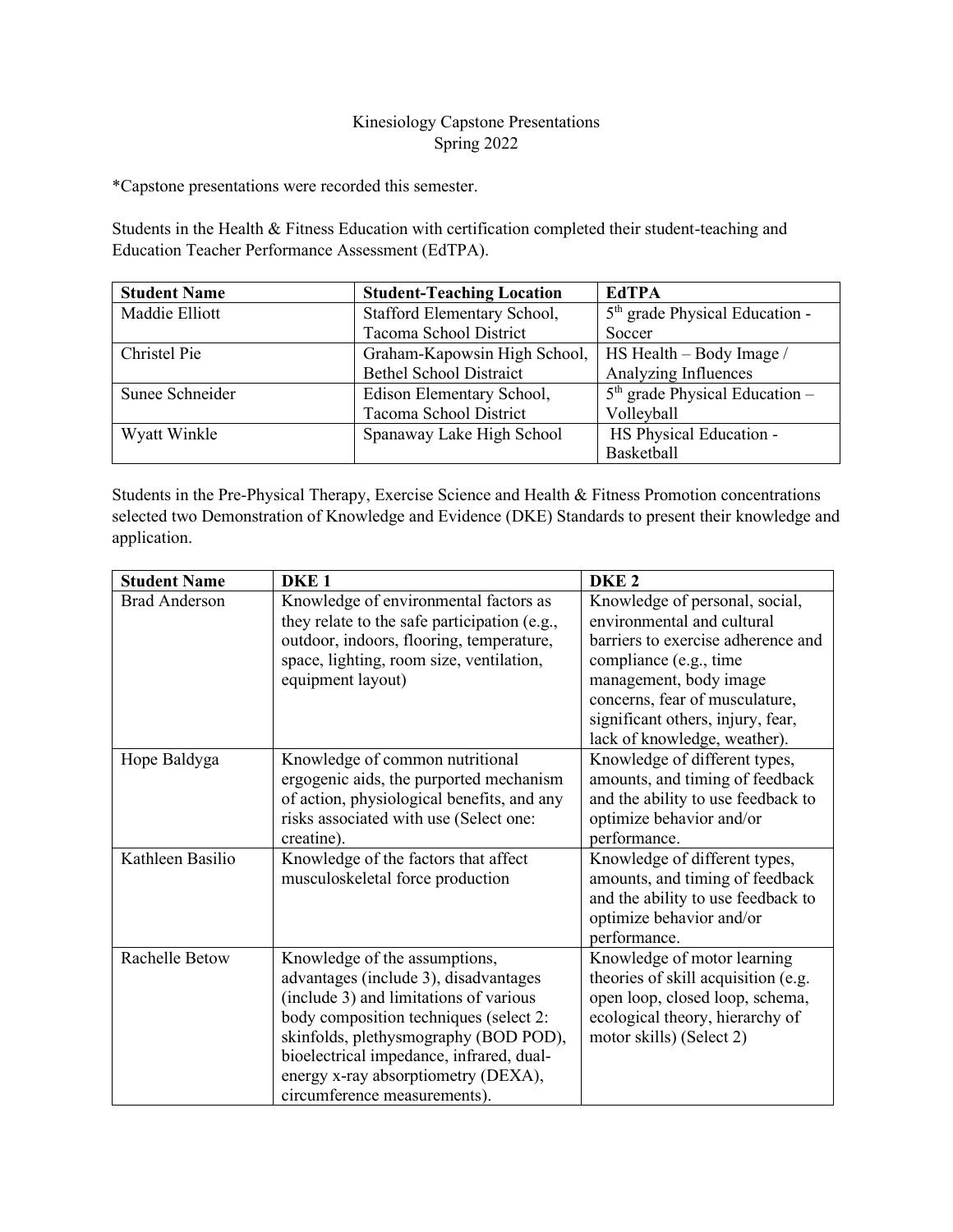| Karl Bulley        | Knowledge of the kinematics and kinetics<br>of gait and ability to describe the<br>biomechanical principles that underlie<br>gait abnormalities (Select 1: waddling<br>gait, scissor gait, hemiplegia gait,<br>parkinsonian gait).                                                               | Knowledge of body image and<br>the ability to explain positive and<br>negative body image, outlining<br>the potential consequences of<br>developing a negative body<br>image.                                       |
|--------------------|--------------------------------------------------------------------------------------------------------------------------------------------------------------------------------------------------------------------------------------------------------------------------------------------------|---------------------------------------------------------------------------------------------------------------------------------------------------------------------------------------------------------------------|
| Michael Campbell   | Ability to adapt frequency, intensity,<br>duration, mode, and progression in<br>exercise programs for patients with<br>controlled chronic disease with COPD.                                                                                                                                     | Knowledge of the ways in which<br>arousal and anxiety affect<br>performance using appropriate<br>theoretical explanations and<br>ability to discuss strategies for<br>controlling activation and arousal<br>levels. |
| <b>Emily Capps</b> | Knowledge of the kinematics and kinetics<br>of gait and ability to describe the<br>biomechanical principles that underlie<br>gait abnormalities (Select 1: waddling<br>gait, scissor gait, hemiplegia gait,<br>parkinsonian gait)                                                                | Knowledge of the myths and<br>consequences associated with<br>inappropriate weight loss<br>methods (e.g., fad diets, dietary<br>supplements, over-exercising,<br>starvation diets)                                  |
| Anita Chung        | Knowledge of the kinematics and kinetics<br>of gait and ability to describe the<br>biomechanical principles that underlie<br>gait abnormalities (Select 1: waddling<br>gait, scissor gait, hemiplegic gait,<br>parkinsonian gait).                                                               | Knowledge of various design and<br>measurement variables related to<br>skill acquisition, performance<br>curves and discuss the various<br>reasons why performance<br>frequently levels off.                        |
| Eduardo Estrada    | Knowledge of the amount and type<br>reinforcement and ability to give<br>examples of each in Kinesiology                                                                                                                                                                                         | Knowledge of physical laws of<br>motion (Select 3: inertia,<br>acceleration, momentum, impact<br>and reaction forces, lever classes)<br>and ability to describe<br>how each impacts human<br>movement.              |
| Ariana Fabico      | Knowledge of common nutritional<br>ergogenic aids, the purported mechanism<br>of action, physiological benefits and any<br>risks associated with use (Select 1: pre-<br>even carbohydrate supplementation,<br>during an event carbohydrate<br>supplementation, creatine, steroids,<br>caffeine). | Knowledge of personality traits<br>(Big 5) that may enhance program<br>adherence, safety, and success.                                                                                                              |
| Cyril Fernandez    | Knowledge of the heart rate, stroke<br>volume, cardiac output, and blood<br>pressure responses during sub-maximal<br>and maximal exercise and ability to<br>describe the underlying physiological<br>mechanisms for such responses                                                               | Knowledge of physical barriers<br>that could hinder involvement in<br>physical activities for individuals<br>with a disability                                                                                      |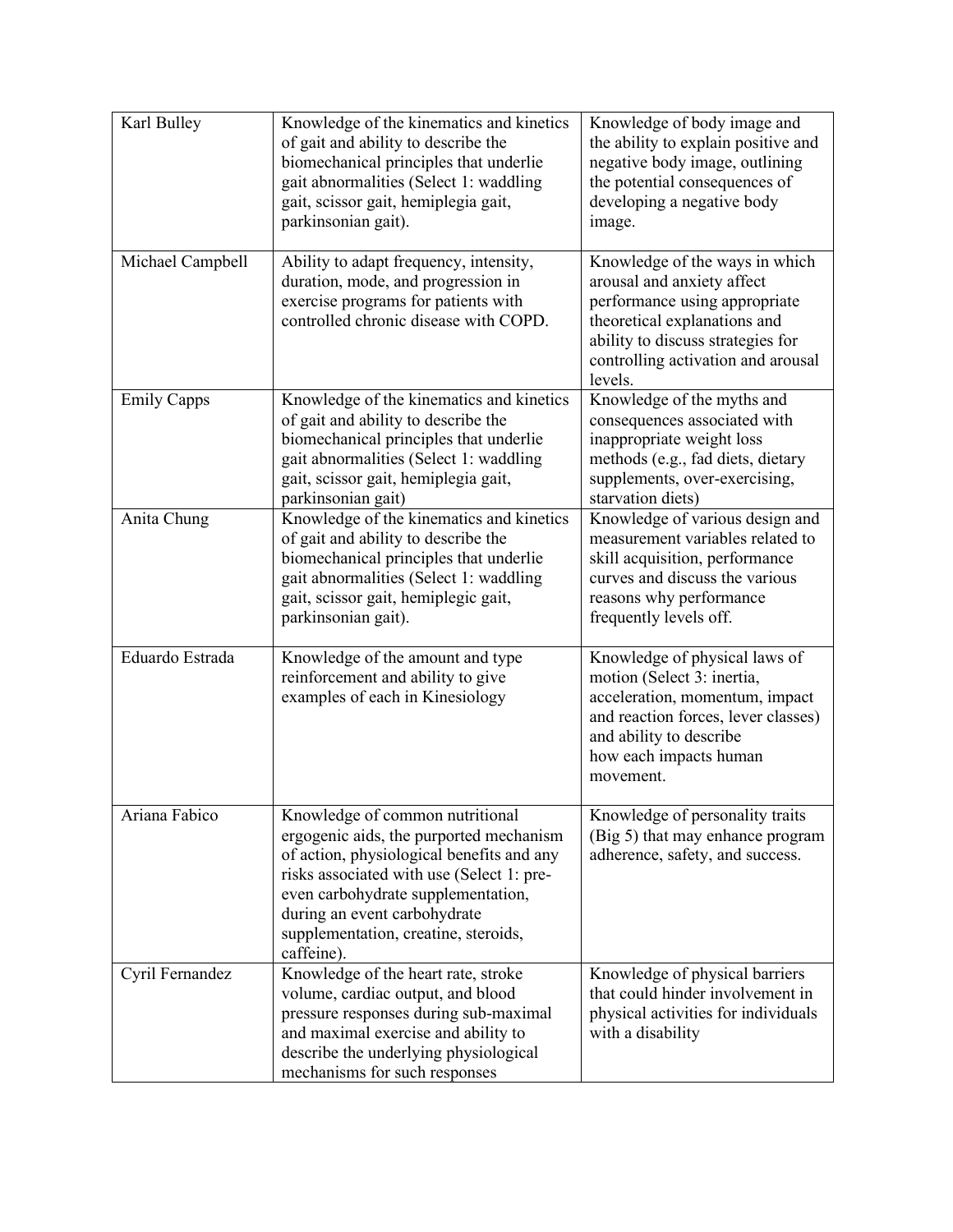| <b>Riley Graniczny</b><br>Alex Gregory | Knowledge of the effects of diet and<br>exercise as methods for modifying body<br>composition.<br>Knowledge of the factors that affect<br>musculoskeletal force production.                                                                                                                                 | Knowledge of personal, social,<br>environmental, and cultural<br>barriers to exercise adherence and<br>compliance (e.g., time<br>management, body image<br>concerns, fear of musculature,<br>significant others, injury, fear,<br>lack of knowledge, weather).<br>Knowledge of the ways in which<br>arousal and anxiety affect<br>performance using appropriate<br>theoretical explanations and<br>ability to discuss strategies for<br>controlling activation and arousal<br>levels. |
|----------------------------------------|-------------------------------------------------------------------------------------------------------------------------------------------------------------------------------------------------------------------------------------------------------------------------------------------------------------|---------------------------------------------------------------------------------------------------------------------------------------------------------------------------------------------------------------------------------------------------------------------------------------------------------------------------------------------------------------------------------------------------------------------------------------------------------------------------------------|
| J. Houston                             | Knowledge of the factors that affect<br>musculoskeletal force production                                                                                                                                                                                                                                    | Knowledge of competition and<br>cooperation, and how each affects<br>participation, investment, and<br>attrition, and discuss strategies for<br>structuring games                                                                                                                                                                                                                                                                                                                     |
| Maritess Jose                          | Knowledge of the primary action and<br>joint range of motion for each major<br>muscle group. (Select 2 major upper<br>body: Trapezius and Abdominal muscle<br>and 2 major lower body muscle groups:<br>Gluteal and Hamstring muscles and<br>ability to prescribe 3 different exercises<br>per muscle group. | Ability to discuss how to coach<br>clients to set achievable goals for<br>behavior change or to enhance<br>performance                                                                                                                                                                                                                                                                                                                                                                |
| Max Larson                             | Knowledge of the kinematics and kinetics<br>of gait and ability to describe the<br>biomechanical principles that underlie<br>gait abnormalities (Select 1: waddling<br>gait, scissor gait, hemiplegia gait,<br>parkinsonian gait).                                                                          | Knowledge of the ways in which<br>arousal and anxiety affect<br>performance using appropriate<br>theoretical explanations and<br>ability to discuss strategies for<br>controlling activation and arousal<br>levels.                                                                                                                                                                                                                                                                   |
| Jerad Lewis                            | Knowledge of the primary action and<br>joint range of motion for each major<br>muscle group. (Select 2 major upper body<br>and 2 major lower body muscle groups)<br>and ability to prescribe 3 different<br>exercises per muscle group. Chest, biceps,<br>quadriceps, & hamstrings.                         | Knowledge of stress management<br>and relaxation techniques (e.g.,<br>progressive relaxation, guided<br>imagery, massage therapy,<br>mindfulness, social support and<br>social relationships, time<br>outdoors) and how to<br>appropriately incorporate each to<br>reduce the negative effects of the<br>stress response.                                                                                                                                                             |
| Samuel Livingston                      | Knowledge of common nutritional<br>ergogenic aids, the purported mechanism<br>of action, physiological benefits, and any                                                                                                                                                                                    | Knowledge of different types,<br>amounts and timing of feedback<br>and the ability to use feedback to                                                                                                                                                                                                                                                                                                                                                                                 |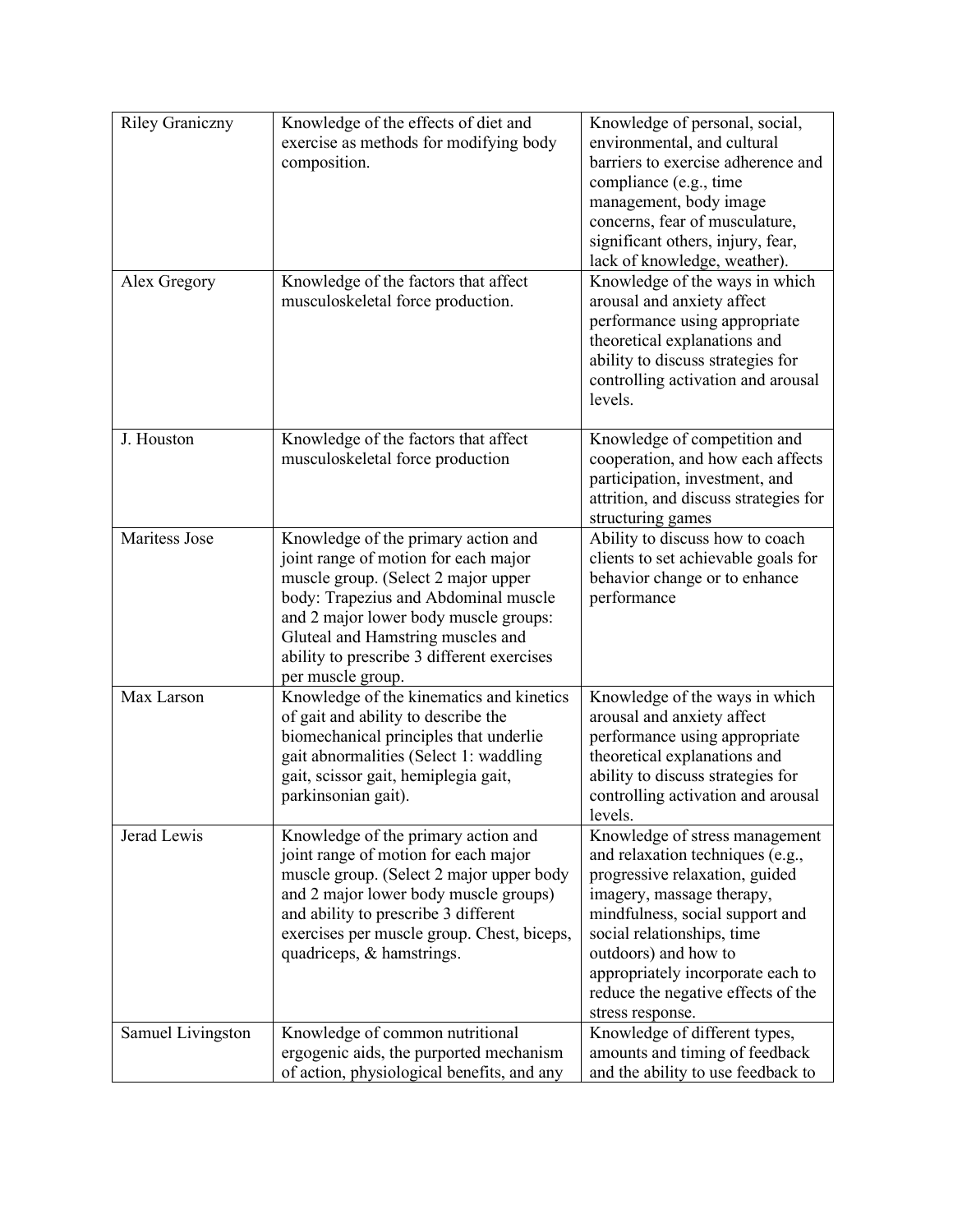|                       | risks associated with use (Select 1:<br>Steroids)                                                                                                                                                                                                                                                                      | optimize behavior and/or<br>performance.                                                                                                                                                     |
|-----------------------|------------------------------------------------------------------------------------------------------------------------------------------------------------------------------------------------------------------------------------------------------------------------------------------------------------------------|----------------------------------------------------------------------------------------------------------------------------------------------------------------------------------------------|
| Simon Mayberry        | Knowledge of the primary action and<br>joint range of motion for each major<br>muscle group. (Select 2 major upper body<br>and 2 major lower body muscle groups)<br>and ability to prescribe 3 different<br>exercises per muscle group                                                                                 | Knowledge of the type of practice<br>(e.g., whole/part) and the length<br>of spacing of practice (massed,<br>distributed) influence the learning<br>and performance of motor skills.         |
| Daniel McClough       | Knowledge of the assumptions,<br>advantages (include 3), disadvantages<br>(include 3) and limitations of various<br>body composition techniques (Select 2:<br>skinfolds, plethysmography (BOD POD),<br>bioelectrical impedance, infrared, dual-<br>energy x-ray absorptiometry (DEXA),<br>circumference measurements). | Ability to discuss how various<br>visual properties influence skill<br>acquisition and performance.                                                                                          |
| <b>Bailey Morrish</b> | Knowledge of the kinematics and kinetics<br>of gait and ability to describe the<br>biomechanical principles that underlie<br>gait abnormalities (Select 1: waddling<br>gait, scissor gait, hemiplegia gait,<br>parkinsonian gait).                                                                                     | Knowledge of motor learning<br>theories of skill acquisition (e.g.,<br>open loop, closed loop, schema,<br>ecological theory, hierarchy of<br>motor skills) (Select 2).                       |
| Alyssa Pociernicki    | Knowledge of the kinematics and kinetics<br>of gait and ability to describe the<br>biomechanical principles that underlie<br>gait abnormalities (Select 1: waddling<br>gait, scissor gait, hemiplegia gait,<br>parkinsonian gait).                                                                                     | Knowledge of motor learning<br>theories of skill acquisition (e.g.,<br>open loop, closed loop, schema,<br>ecological theory, hierarchy of<br>motor skills) (Select 2)                        |
| Carolyn Roberts       | knowledge of the primary action and joint<br>range of motion for each major muscle<br>group (select 2 major upper body and 2<br>major lower body muscle groups) and<br>ability to prescribe 3 different exercises<br>per muscle group                                                                                  | Knowledge of motor learning<br>theories of skill acquisition (e.g.,<br>open loop, closed<br>loop, schema, ecological theory,<br>hierarchy of motor skills)                                   |
| Jack Robinette        | Knowledge of skill components of fitness<br>and ability to plan an exercise session that<br>effectively targets and improves skill<br>related components of fitness.                                                                                                                                                   | Knowledge of motor learning<br>theories of skill acquisition.<br>(E.G.,<br>Open Loop, Closed Loop,<br>Schema, Ecological Theory,<br>Hierarchy of Motor Skills) (Select<br>2)                 |
| Jessica Saathoff      | Knowledge of the primary action and<br>joint range of motion for each major<br>muscle group. (Select 2 major upper body<br>and 2 major lower body muscle groups)<br>and ability to prescribe 3 different<br>exercises per muscle group.                                                                                | Knowledge of how the type of<br>practice (e.g., whole/part) and the<br>length<br>of spacing of practice (massed<br>distributed) influence the learning<br>and performance of<br>motor skills |